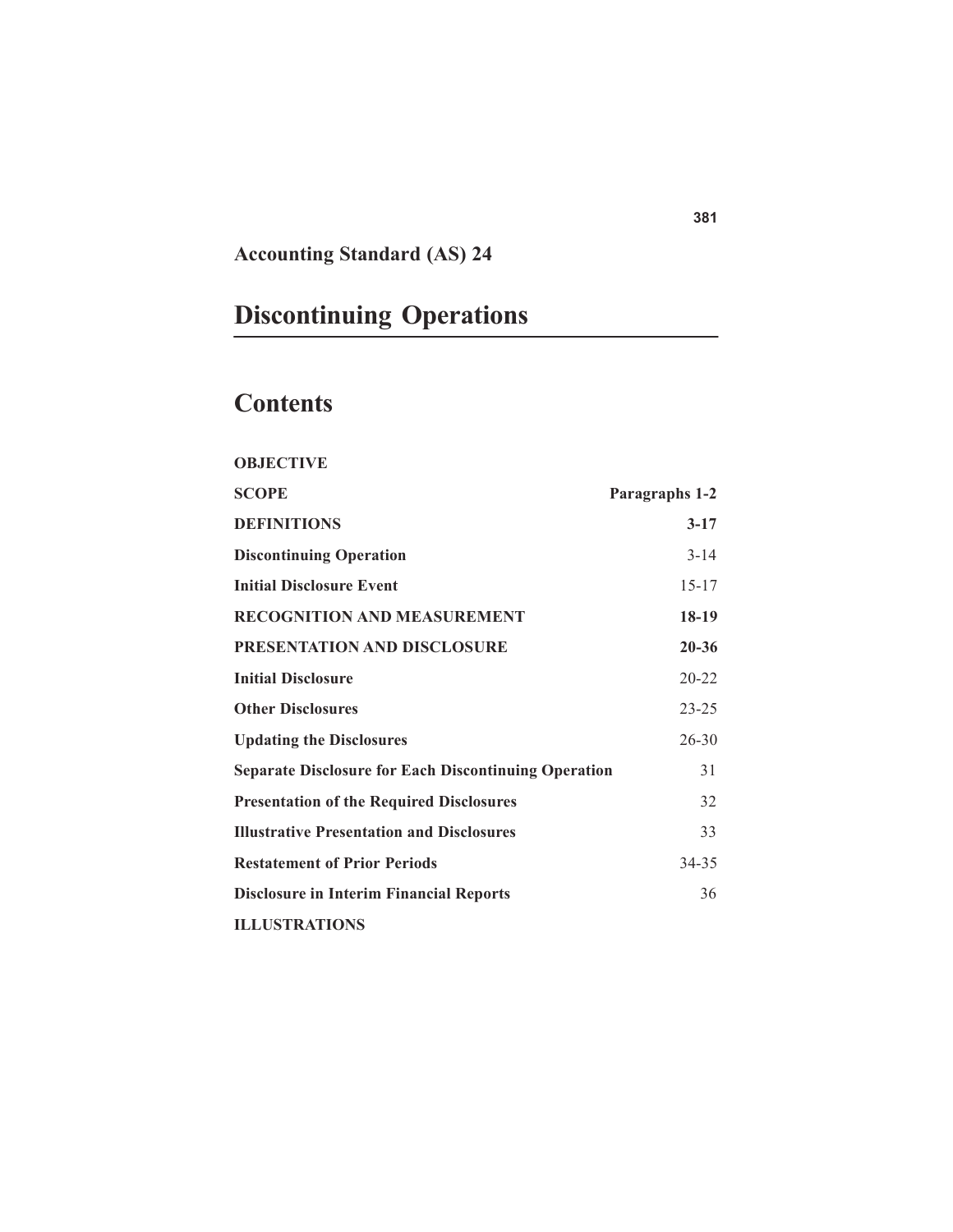# **Accounting Standard (AS) 24**

## **Discontinuing Operations**

*(This Accounting Standard includes paragraphs set in bold italic type and plain type, which have equal authority. Paragraphs in bold italic type indicate the main principles. This Accounting Standard should be read in the context of its objective and the General Instructions contained in part A of the Annexure to the Notification.)*

## **Objective**

The objective of this Standard is to establish principles for reporting information about discontinuing operations, thereby enhancing the ability of users of financial statements to make projections of an enterprise's cash flows, earnings-generating capacity, and financial position by segregating information about discontinuing operations from information about continuing operations.

## **Scope**

#### *1. This Standard applies to all discontinuing operations of an enterprise.*

2. The requirements related to cash flow statement contained in this Standard are applicable where an enterprise prepares and presents a cash flow statement.

## **Definitions**

## **Discontinuing Operation**

- *3. A discontinuing operation is a component of an enterprise:*
	- *(a) that the enterprise, pursuant to a single plan, is:*
		- *(i) disposing of substantially in its entirety, such as by selling*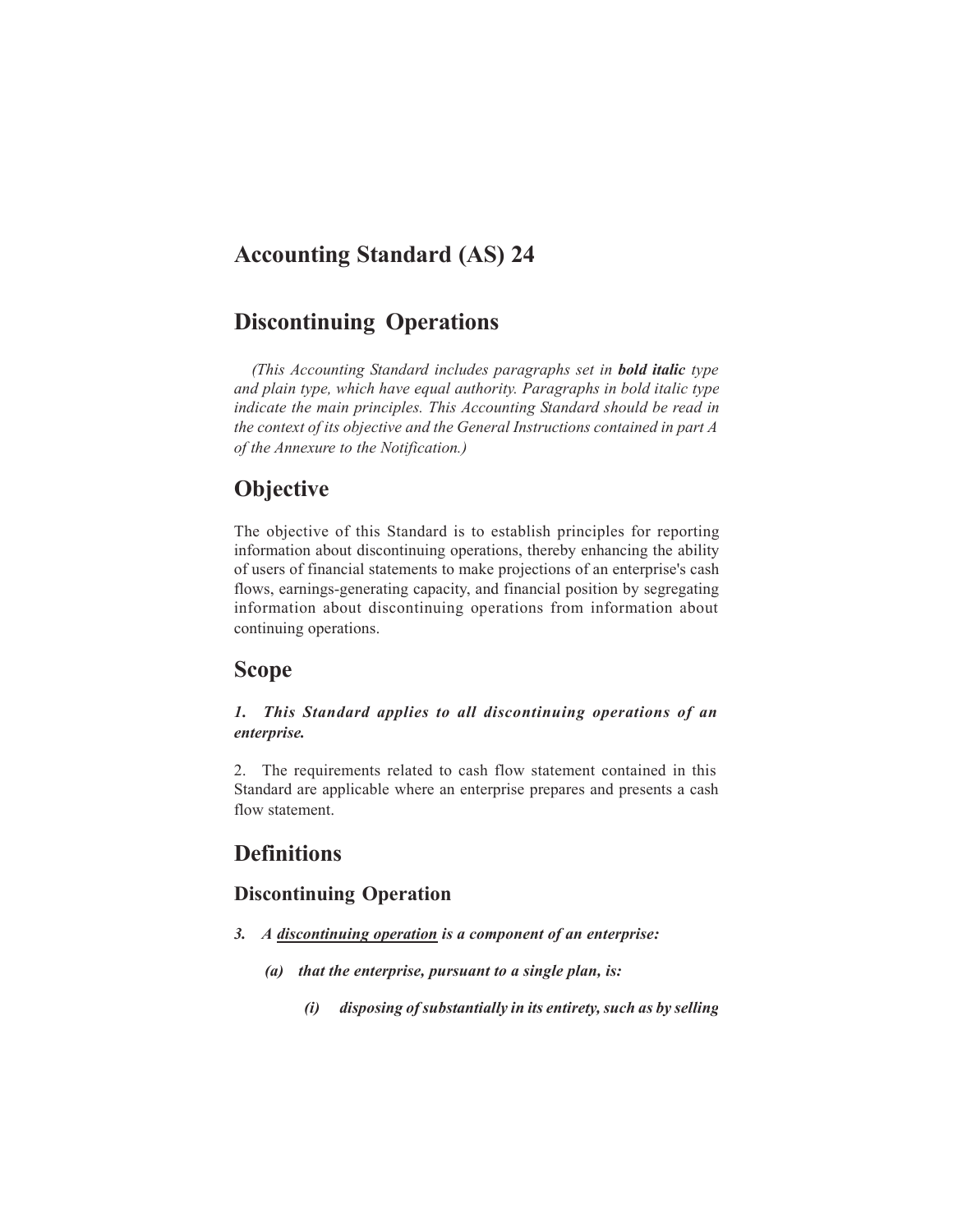*the component in a single transaction or by demerger or spin-off of ownership of the component to the enterprise's shareholders; or*

- *(ii) disposing of piecemeal, such as by selling off the component's assets and settling its liabilities individually; or*
- *(iii) terminating through abandonment; and*
- *(b) that represents a separate major line of business or geographical area of operations; and*

#### *(c) that can be distinguished operationally and for financial reporting purposes.*

4. Under criterion (a) of the definition (paragraph 3 (a)), a discontinuing operation may be disposed of in its entirety or piecemeal, but always pursuant to an overall plan to discontinue the entire component.

5. If an enterprise sells a component substantially in its entirety, the result can be a net gain or net loss. For such a discontinuance, a binding sale agreement is entered into on a specific date, although the actual transfer of possession and control of the discontinuing operation may occur at a later date. Also, payments to the seller may occur at the time of the agreement, at the time of the transfer, or over an extended future period.

6. Instead of disposing of a component substantially in its entirety, an enterprise may discontinue and dispose of the component by selling its assets and settling its liabilities piecemeal (individually or in small groups). For piecemeal disposals, while the overall result may be a net gain or a net loss, the sale of an individual asset or settlement of an individual liability may have the opposite effect. Moreover, there is no specific date at which an overall binding sale agreement is entered into. Rather, the sales of assets and settlements of liabilities may occur over a period of months or perhaps even longer. Thus, disposal of a component may be in progress at the end of a financial reporting period. To qualify as a discontinuing operation, the disposal must be pursuant to a single co-ordinated plan.

7. An enterprise may terminate an operation by abandonment without substantial sales of assets. An abandoned operation would be a discontinuing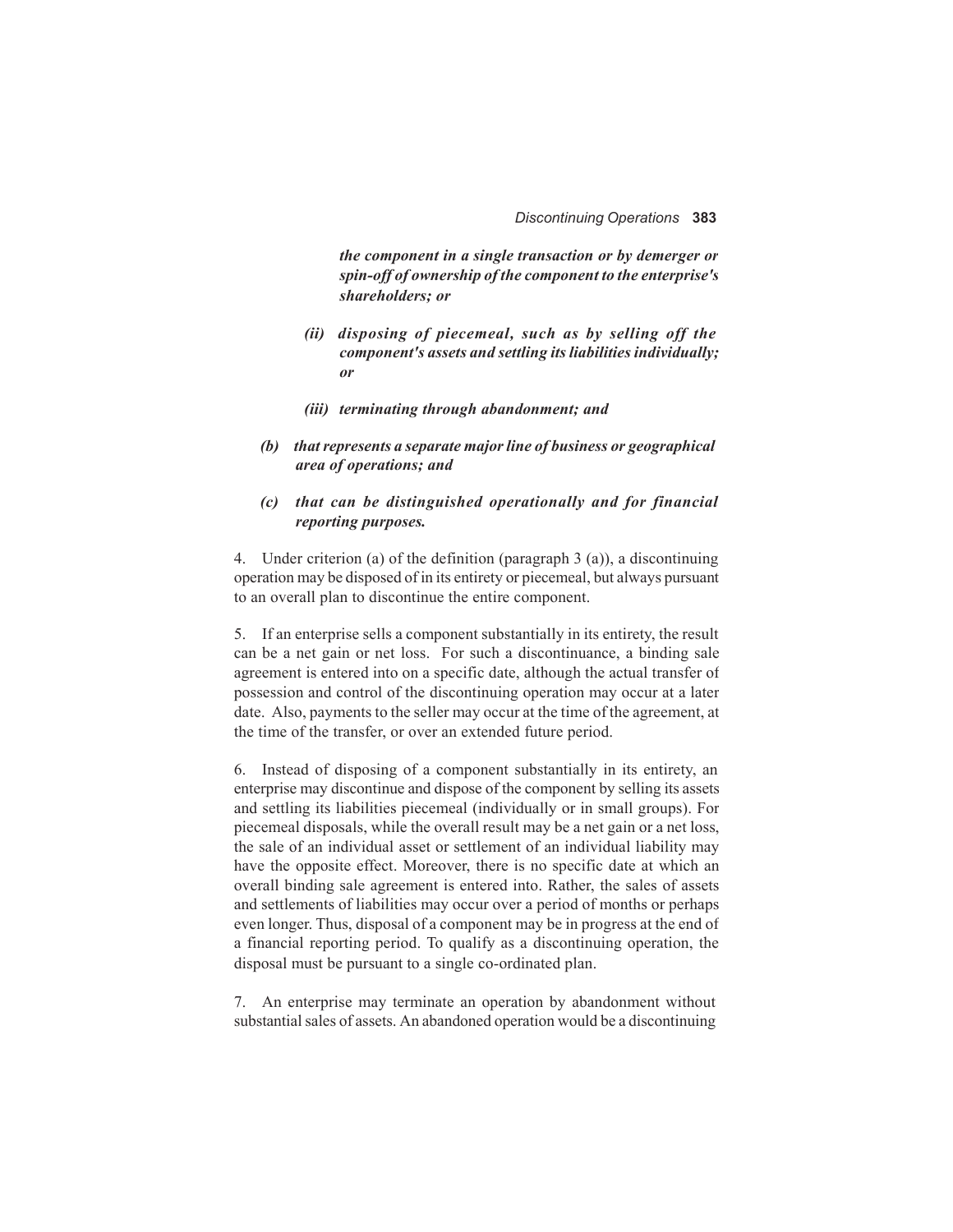operation if it satisfies the criteria in the definition. However, changing the scope of an operation or the manner in which it is conducted is not an abandonment because that operation, although changed, is continuing.

8. Business enterprises frequently close facilities, abandon products or even product lines, and change the size of their work force in response to market forces. While those kinds of terminations generally are not, in themselves, discontinuing operations as that term is defined in paragraph 3 of this Standard, they can occur in connection with a discontinuing operation.

9. Examples of activities that do not necessarily satisfy criterion (a) of paragraph 3, but that might do so in combination with other circumstances, include:

- (a) gradual or evolutionary phasing out of a product line or class of service;
- (b) discontinuing, even if relatively abruptly, several products within an ongoing line of business;
- (c) shifting of some production or marketing activities for a particular line of business from one location to another; and
- (d) closing of a facility to achieve productivity improvements or other cost savings.

An example in relation to consolidated financial statements is selling a subsidiary whose activities are similar to those of the parent or other subsidiaries.

10. A reportable business segment or geographical segment as defined in Accounting Standard (AS) 17, Segment Reporting, would normally satisfy criterion (b) of the definition of a discontinuing operation (paragraph 3), that is, it would represent a separate major line of business or geographical area of operations. A part of such a segment may also satisfy criterion (b) of the definition. For an enterprise that operates in a single business or geographical segment and therefore does not report segment information, a major product or service line may also satisfy the criteria of the definition.

11. A component can be distinguished operationally and for financial reporting purposes - criterion (c) of the definition of a discontinuing operation (paragraph 3) - if all the following conditions are met: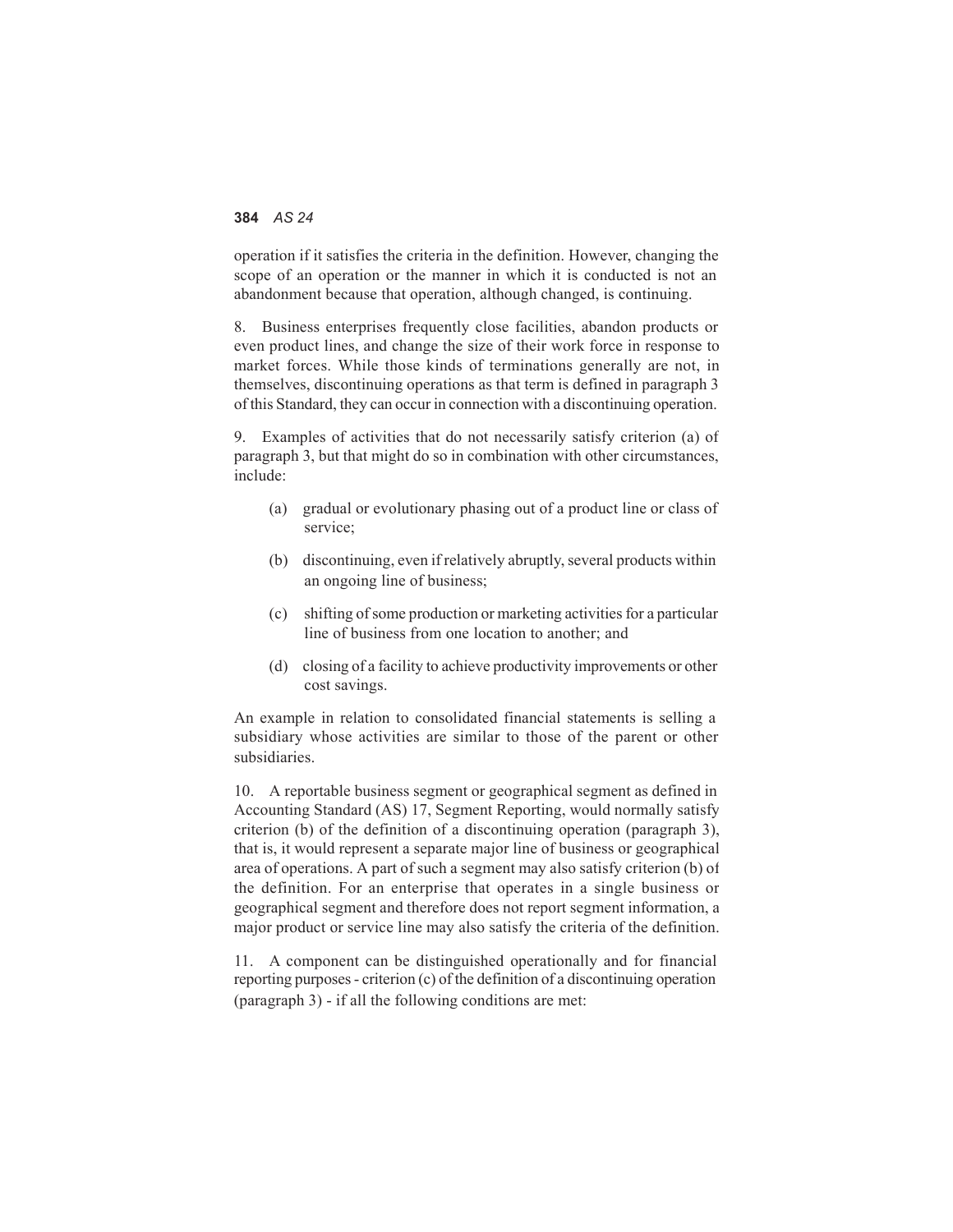- (a) the operating assets and liabilities of the component can be directly attributed to it;
- (b) its revenue can be directly attributed to it;
- (c) at least a majority of its operating expenses can be directly attributed to it.

12. Assets, liabilities, revenue, and expenses are directly attributable to a component if they would be eliminated when the component is sold, abandoned or otherwise disposed of. If debt is attributable to a component, the related interest and other financing costs are similarly attributed to it.

13. Discontinuing operations, as defined in this Standard, are expected to occur relatively infrequently. All infrequently occurring events do not necessarily qualify as discontinuing operations. Infrequently occurring events that do not qualify as discontinuing operations may result in items of income or expense that require separate disclosure pursuant to Accounting Standard (AS) 5, Net Profit or Loss for the Period, Prior Period Items and Changes in Accounting Policies, because their size, nature, or incidence make them relevant to explain the performance of the enterprise for the period.

14. The fact that a disposal of a component of an enterprise is classified as a discontinuing operation under this Standard does not, in itself, bring into question the enterprise's ability to continue as a going concern.

#### **Initial Disclosure Event**

*15. With respect to a discontinuing operation, the initial disclosure event is the occurrence of one of the following, whichever occurs earlier:*

- *(a) the enterprise has entered into a binding sale agreement for substantially all of the assets attributable to the discontinuing operation; or*
- *(b) the enterprise's board of directors or similar governing body has both (i) approved a detailed, formal plan for the discontinuance and (ii) made an announcement of the plan.*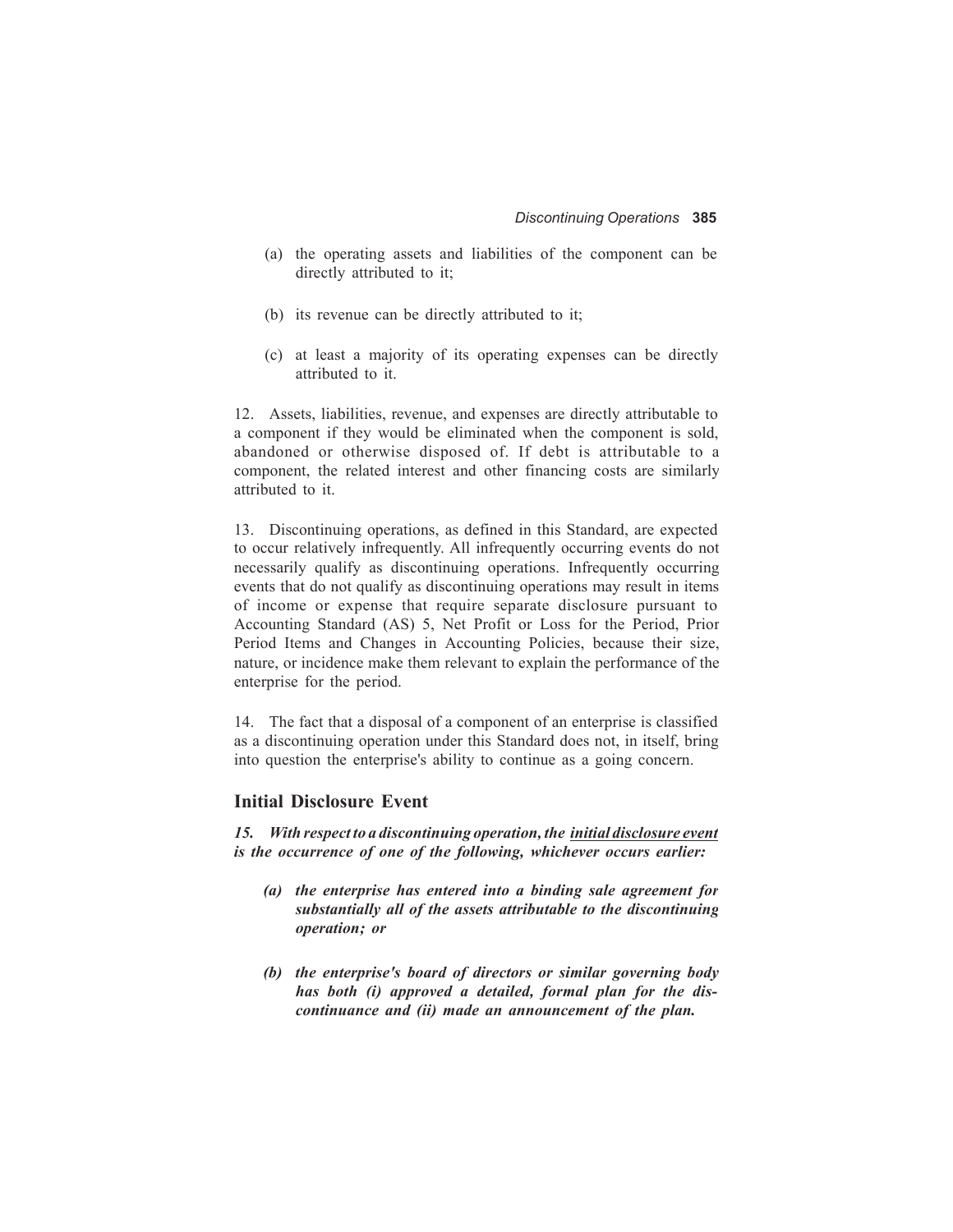- 16. A detailed, formal plan for the discontinuance normally includes:
	- (a) identification of the major assets to be disposed of;
	- (b) the expected method of disposal;
	- (c) the period expected to be required for completion of the disposal;
	- (d) the principal locations affected;
	- (e) the location, function, and approximate number of employees who will be compensated for terminating their services; and
	- (f) the estimated proceeds or salvage to be realised by disposal.

17. An enterprise's board of directors or similar governing body is considered to have made the announcement of a detailed, formal plan for discontinuance, if it has announced the main features of the plan to those affected by it, such as, lenders, stock exchanges, creditors, trade unions, etc., in a sufficiently specific manner so as to make the enterprise demonstrably committed to the discontinuance.

## **Recognition and Measurement**

*18. An enterprise should apply the principles of recognition and measurement that are set out in other Accounting Standards for the purpose of deciding as to when and how to recognise and measure the changes in assets and liabilities and the revenue, expenses, gains, losses and cash flows relating to a discontinuing operation.*

19. This Standard does not establish any recognition and measurement principles. Rather, it requires that an enterprise follow recognition and measurement principles established in other Accounting Standards, e.g., Accounting Standard (AS) 4, Contingencies and Events Occurring After the Balance Sheet Date and Accounting Standard on Impairment of  $Assets<sup>1</sup>$ .

<sup>&</sup>lt;sup>1</sup> Accounting Standard (AS) 28, 'Impairment of Assets', specifies the requirements relating to impairment of assets.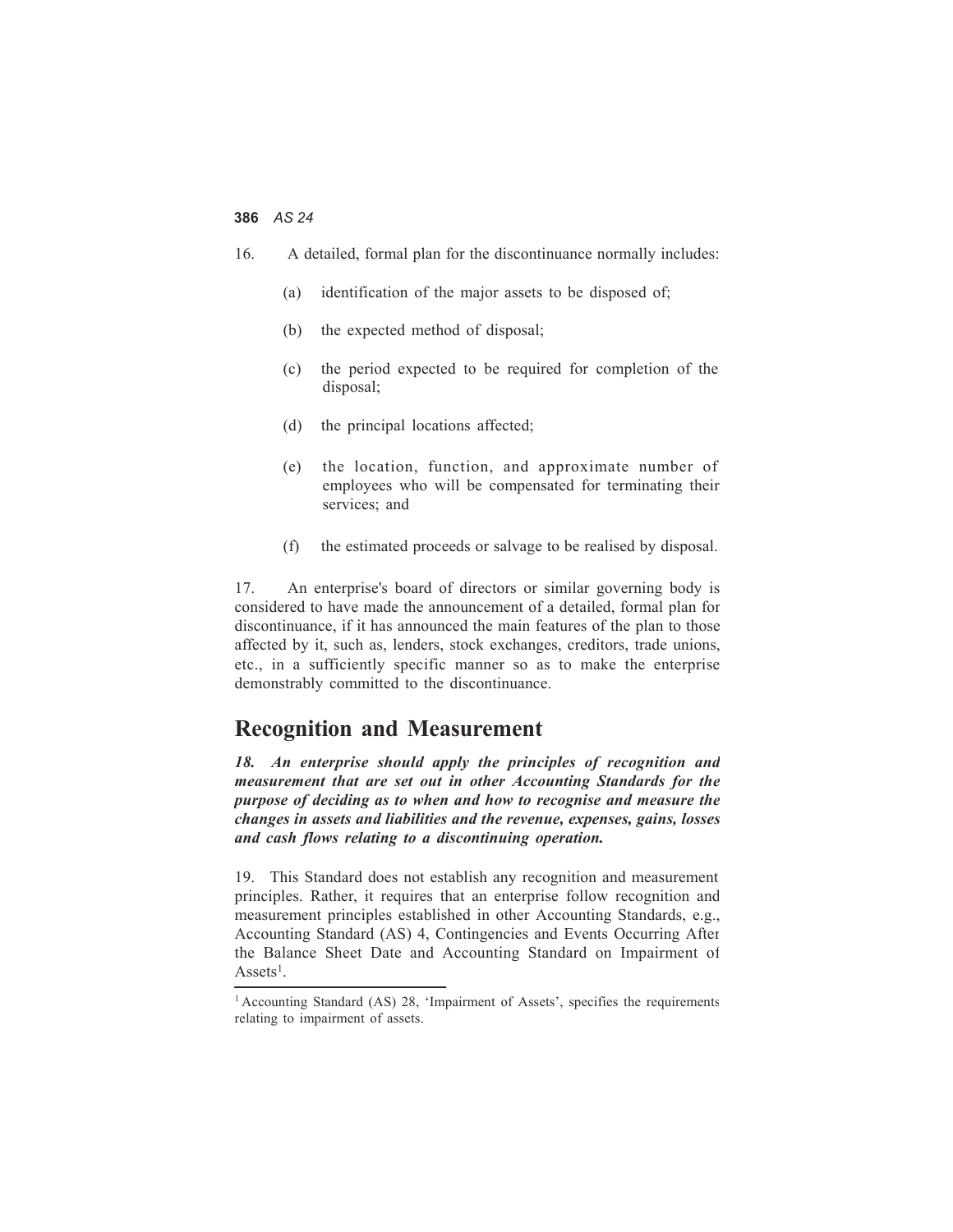## **Presentation and Disclosure**

#### **Initial Disclosure**

*20. An enterprise should include the following information relating to a discontinuing operation in its financial statements beginning with the financial statements for the period in which the initial disclosure event (as defined in paragraph 15) occurs:*

- *(a) a description of the discontinuing operation(s);*
- *(b) the business or geographical segment(s) in which it is reported as per AS 17, Segment Reporting;*
- *(c) the date and nature of the initial disclosure event;*
- *(d) the date or period in which the discontinuance is expected to be completed if known or determinable;*
- *(e) the carrying amounts, as of the balance sheet date, of the total assets to be disposed of and the total liabilities to be settled;*
- *(f) the amounts of revenue and expenses in respect of the ordinary activities attributable to the discontinuing operation during the current financial reporting period;*
- *(g) the amount of pre-tax profit or loss from ordinary activities attributable to the discontinuing operation during the current financial reporting period, and the income tax expense2 related thereto; and*
- *(h) the amounts of net cash flows attributable to the operating, investing, and financing activities of the discontinuing operation during the current financial reporting period.*

21. For the purpose of presentation and disclosures required by this Standard, the items of assets, liabilities, revenues, expenses, gains, losses, and cash flows can be attributed to a discontinuing operation only if they will be disposed of, settled, reduced, or eliminated when the discontinuance is completed. To the extent that such items continue after

<sup>2</sup> As defined in Accounting Standard (AS) 22, Accounting for Taxes on Income.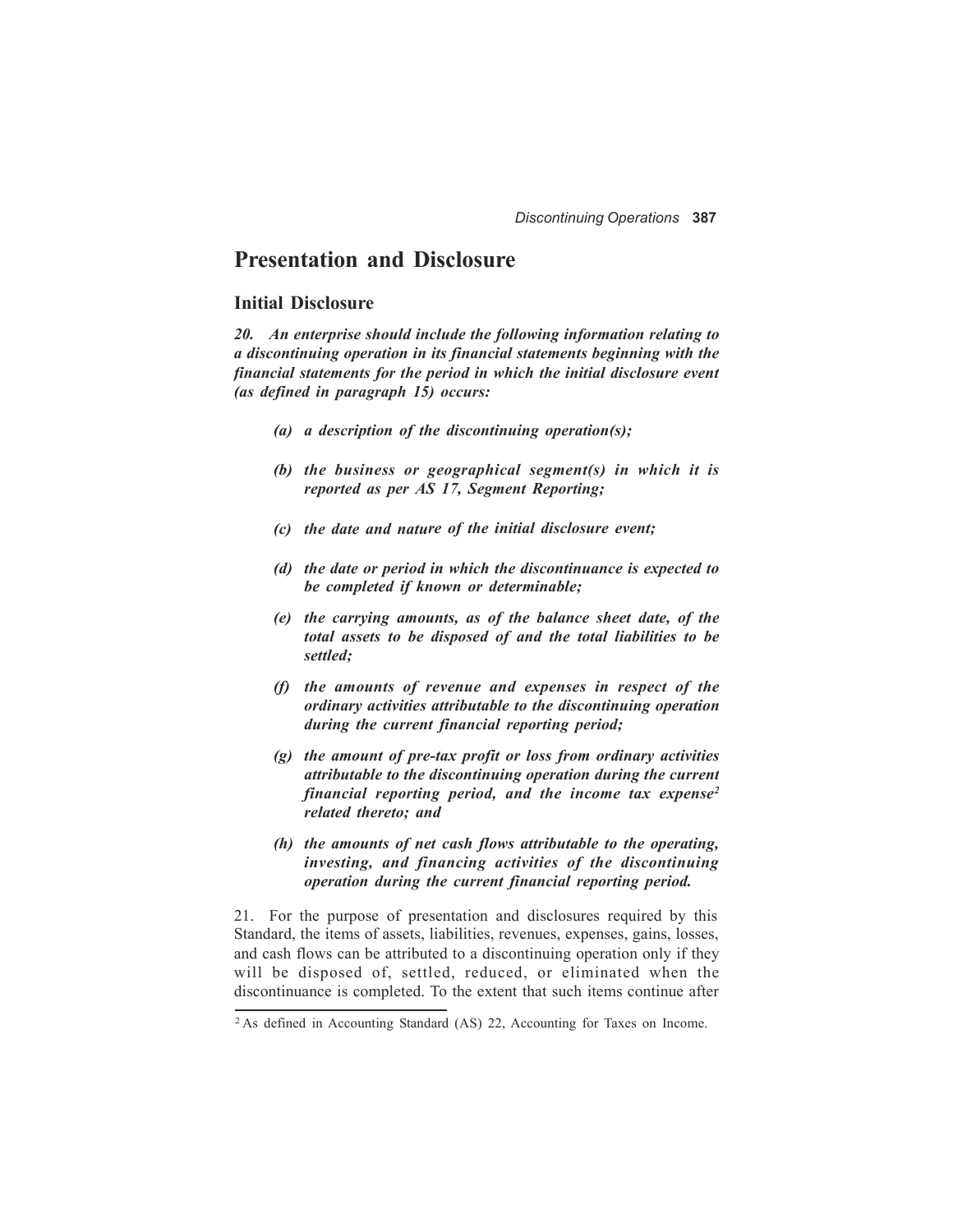completion of the discontinuance, they are not allocated to the discontinuing operation. For example, salary of the continuing staff of a discontinuing operation.

22. If an initial disclosure event occurs between the balance sheet date and the date on which the financial statements for that period are approved by the board of directors in the case of a company or by the corresponding approving authority in the case of any other enterprise, disclosures as required by Accounting Standard (AS) 4, Contingencies and Events Occurring After the Balance Sheet Date, are made.

#### **Other Disclosures**

*23. When an enterprise disposes of assets or settles liabilities attributable to a discontinuing operation or enters into binding agreements for the sale of such assets or the settlement of such liabilities, it should include, in its financial statements, the following information when the events occur:*

- *(a) for any gain or loss that is recognised on the disposal of assets or settlement of liabilities attributable to the discontinuing operation, (i) the amount of the pre-tax gain or loss and (ii) income tax expense relating to the gain or loss; and*
- *(b) the net selling price or range of prices (which is after deducting expected disposal costs) of those net assets for which the enterprise has entered into one or more binding sale agreements, the expected timing of receipt of those cash flows and the carrying amount of those net assets on the balance sheet date.*

24. The asset disposals, liability settlements, and binding sale agreements referred to in the preceding paragraph may occur concurrently with the initial disclosure event, or in the period in which the initial disclosure event occurs, or in a later period.

25. If some of the assets attributable to a discontinuing operation have actually been sold or are the subject of one or more binding sale agreements entered into between the balance sheet date and the date on which the financial statements are approved by the board of directors in case of a company or by the corresponding approving authority in the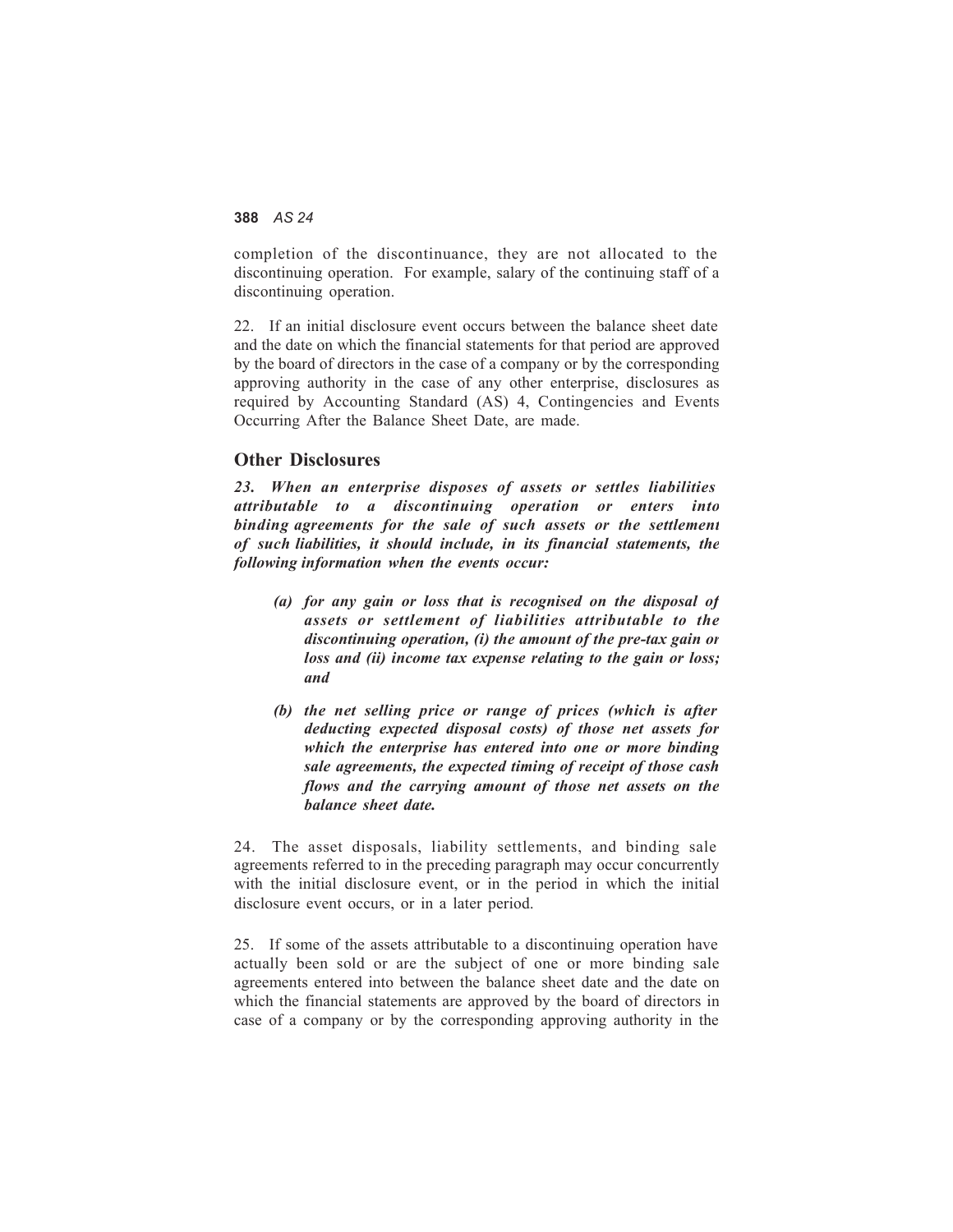case of any other enterprise, the disclosures required by Accounting Standard (AS) 4, Contingencies and Events Occurring After the Balance Sheet Date, are made.

#### **Updating the Disclosures**

*26. In addition to the disclosures in paragraphs 20 and 23, an enterprise should include, in its financial statements, for periods subsequent to the one in which the initial disclosure event occurs, a description of any significant changes in the amount or timing of cash flows relating to the assets to be disposed or liabilities to be settled and the events causing those changes.*

27. Examples of events and activities that would be disclosed include the nature and terms of binding sale agreements for the assets, a demerger or spin-off by issuing equity shares of the new company to the enterprise's shareholders, and legal or regulatory approvals.

*28. The disclosures required by paragraphs 20, 23 and 26 should continue in financial statements for periods up to and including the period in which the discontinuance is completed. A discontinuance is completed when the plan is substantially completed or abandoned, though full payments from the buyer(s) may not yet have been received.*

*29. If an enterprise abandons or withdraws from a plan that was previously reported as a discontinuing operation, that fact, reasons therefor and its effect should be disclosed.*

30. For the purpose of applying paragraph 29, disclosure of the effect includes reversal of any prior impairment loss<sup>3</sup> or provision that was recognised with respect to the discontinuing operation.

#### **Separate Disclosure for Each Discontinuing Operation**

*31. Any disclosures required by this Standard should be presented separately for each discontinuing operation.*

#### **Presentation of the Required Disclosures**

*32. The disclosures required by paragraphs 20, 23, 26, 28, 29 and 31*

<sup>&</sup>lt;sup>3</sup> Accounting Standard (AS) 28, 'Impairment of Assets', specifies the requirements relating to reversal of impairment loss.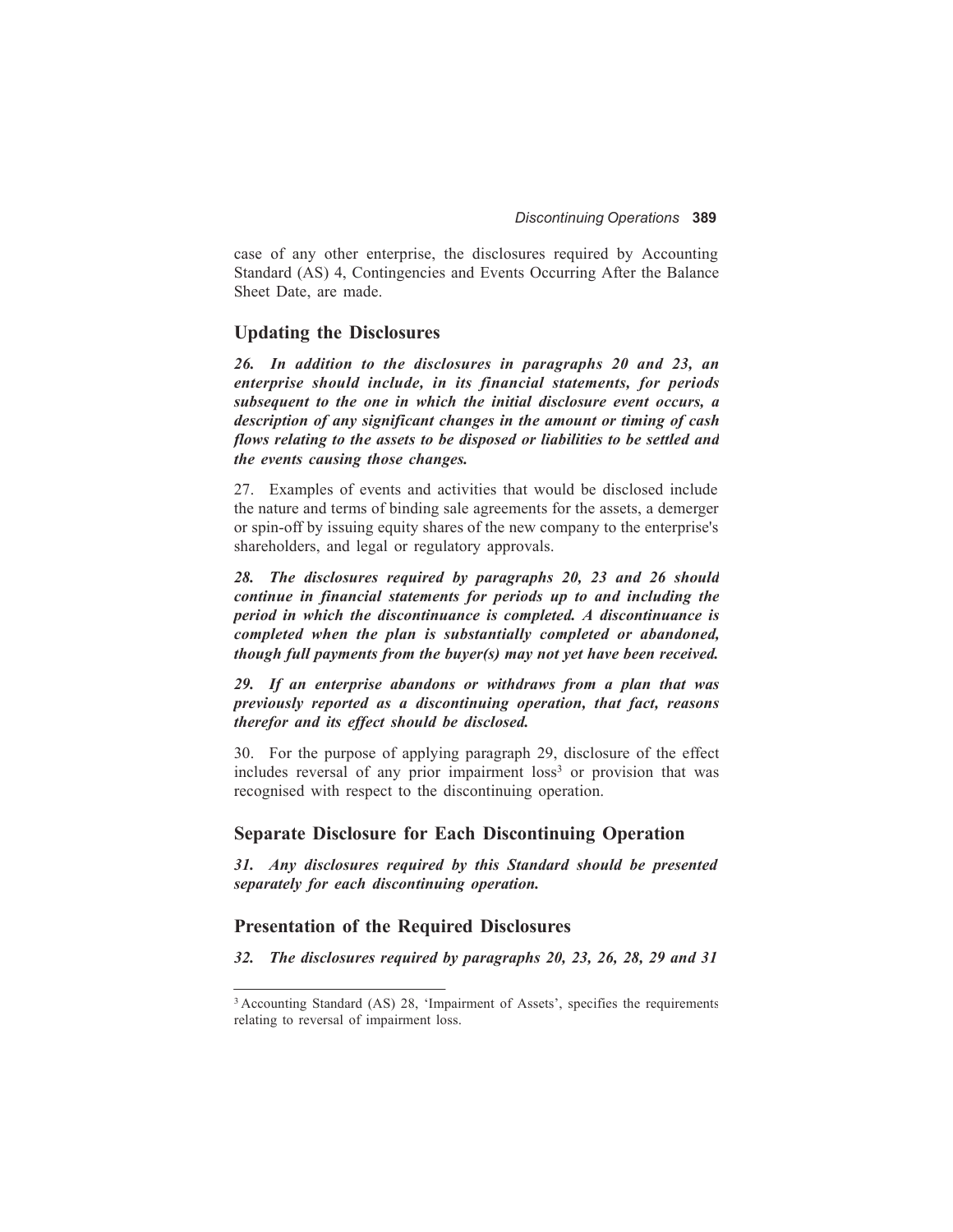*should be presented in the notes to the financial statements except the following which should be shown on the face of the statement of profit and loss:*

- *(a) the amount of pre-tax profit or loss from ordinary activities attributable to the discontinuing operation during the current financial reporting period, and the income tax expense related thereto (paragraph 20 (g)); and*
- *(b) the amount of the pre-tax gain or loss recognised on the disposal of assets or settlement of liabilities attributable to the discontinuing operation (paragraph 23 (a)).*

#### **Illustrative Presentation and Disclosures**

33. Illustration 1 attached to the Standard illustrates the presentation and disclosures required by this Standard.

#### **Restatement of Prior Periods**

*34. Comparative information for prior periods that is presented in financial statements prepared after the initial disclosure event should be restated to segregate assets, liabilities, revenue, expenses, and cash flows of continuing and discontinuing operations in a manner similar to that required by paragraphs 20, 23, 26, 28, 29, 31 and 32.*

35. Illustration 2 attached to be Standard illustrates application of paragraph 34.

#### **Disclosure in Interim Financial Reports**

*36. Disclosures in an interim financial report in respect of a discontinuing operation should be made in accordance with AS 25, Interim Financial Reporting, including:*

- *(a) any significant activities or events since the end of the most recent annual reporting period relating to a discontinuing operation; and*
- *(b) any significant changes in the amount or timing of cash flows relating to the assets to be disposed or liabilities to be settled.*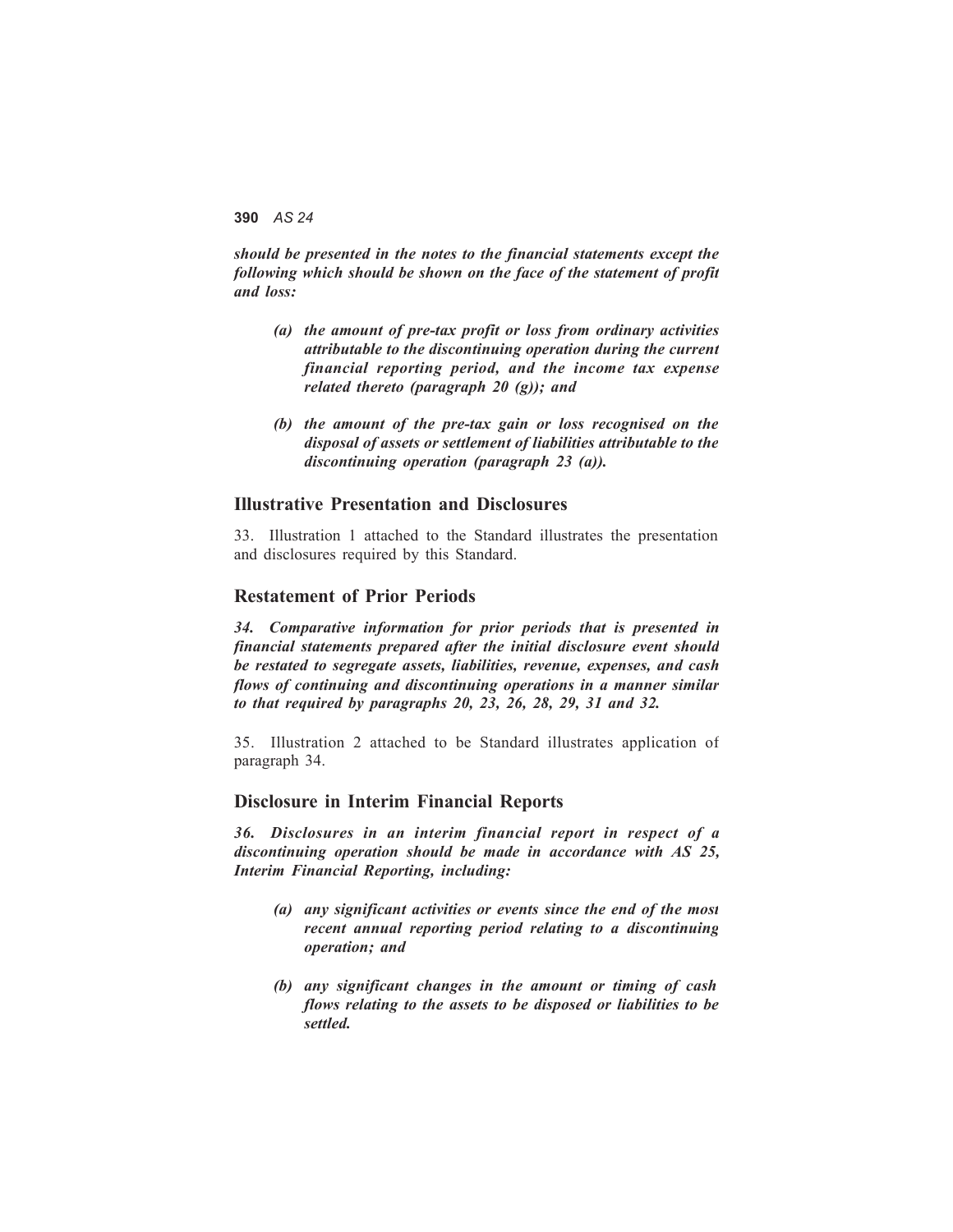# **Illustration 1**

## **Illustrative Disclosures**

*This illustration does not form part of the Accounting Standard. Its purpose is to illustrate the application of the Accounting Standard to assist in clarifying its meaning.*

#### **Facts**

- Delta Company has three segments, Food Division, Beverage Division and Clothing Division.
- Clothing Division, is deemed inconsistent with the long-term strategy of the Company. Management has decided, therefore, to dispose of the Clothing Division.
- On 15 November 20X1, the Board of Directors of Delta Company approved a detailed, formal plan for disposal of Clothing Division, and an announcement was made. On that date, the carrying amount of the Clothing Division's net assets was Rs. 90 lakhs (assets of Rs. 105 lakhs minus liabilities of Rs. 15 lakhs).
- The recoverable amount of the assets carried at Rs. 105 lakhs was estimated to be Rs. 85 lakhs and the Company had concluded that a pre-tax impairment loss of Rs. 20 lakhs should be recognised.
- At 31 December 20Xl, the carrying amount of the Clothing Division's net assets was Rs. 70 lakhs (assets of Rs. 85 lakhs minus liabilities of Rs. 15 lakhs). There was no further impairment of assets between 15 November 20X1 and 31 December 20X1 when the financial statements were prepared.
- On 30 September 20X2, the carrying amount of the net assets of the Clothing Division continued to be Rs. 70 lakhs. On that day, Delta Company signed a legally binding contract to sell the Clothing Division.
- The sale is expected to be completed by 31 January 20X3. The recoverable amount of the net assets is Rs. 60 lakhs. Based on that amount, an additional impairment loss of Rs. 10 lakhs is recognised.
- In addition, prior to 31 January 20X3, the sale contract obliges Delta Company to terminate employment of certain employees of the Clothing Division, which would result in termination cost of Rs. 30 lakhs, to be paid by 30 June 20X3. A liability and related expense in this regard is also recognised.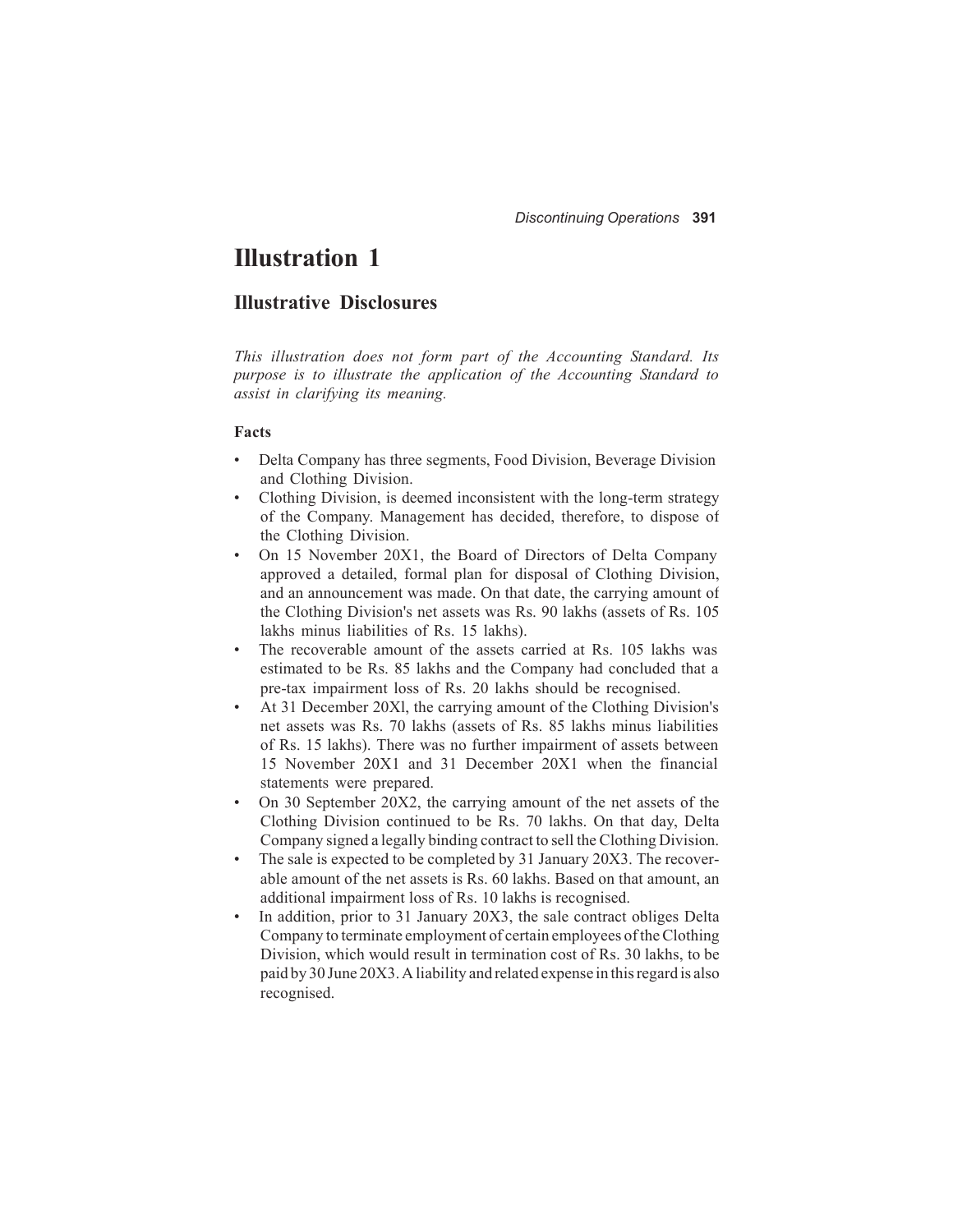- The Company continued to operate the Clothing Division throughout 20X2.
- At 31 December 20X2, the carrying amount of the Clothing Division's net assets is Rs. 45 lakhs, consisting of assets of Rs. 80 lakhs minus liabilities of Rs. 35 lakhs (including provision for expected termination cost of Rs. 30 lakhs).
- Delta Company prepares its financial statements annually as of 31 December. It does not prepare a cash flow statement.
- Other figures in the following financial statements are assumed to illustrate the presentation and disclosures required by the Standard.

### **I. Financial Statements for 20X1**

#### **1.1 Statement of Profit and Loss for 20X1**

The Statement of Profit and Loss of Delta Company for the year 20X1 can be presented as follows:

|                                                 |              |                             | (Amount in Rs. lakhs)                                                                                                                                                                                                                                                                                                                                                                                                                                                                                                                                                                                               |
|-------------------------------------------------|--------------|-----------------------------|---------------------------------------------------------------------------------------------------------------------------------------------------------------------------------------------------------------------------------------------------------------------------------------------------------------------------------------------------------------------------------------------------------------------------------------------------------------------------------------------------------------------------------------------------------------------------------------------------------------------|
|                                                 |              | <b>20X1</b>                 | <b>20X0</b>                                                                                                                                                                                                                                                                                                                                                                                                                                                                                                                                                                                                         |
| Turnover                                        |              | 140                         | 150                                                                                                                                                                                                                                                                                                                                                                                                                                                                                                                                                                                                                 |
| Operating expenses                              |              | (92)                        | (105)                                                                                                                                                                                                                                                                                                                                                                                                                                                                                                                                                                                                               |
| Impairment loss                                 |              | (20)                        | $\left(\underline{\underline{\hspace{1mm}}\underline{\hspace{1mm}}\underline{\hspace{1mm}}\underline{\hspace{1mm}}\underline{\hspace{1mm}}\underline{\hspace{1mm}}\underline{\hspace{1mm}}\underline{\hspace{1mm}}\underline{\hspace{1mm}}\underline{\hspace{1mm}}\underline{\hspace{1mm}}\underline{\hspace{1mm}}\underline{\hspace{1mm}}\underline{\hspace{1mm}}\underline{\hspace{1mm}}\underline{\hspace{1mm}}\underline{\hspace{1mm}}\underline{\hspace{1mm}}\underline{\hspace{1mm}}\underline{\hspace{1mm}}\underline{\hspace{1mm}}\underline{\hspace{1mm}}\underline{\hspace{1mm}}\underline{\hspace{1mm}}$ |
| Pre-tax profit from                             |              |                             |                                                                                                                                                                                                                                                                                                                                                                                                                                                                                                                                                                                                                     |
| operating activities                            |              | 28                          | 45                                                                                                                                                                                                                                                                                                                                                                                                                                                                                                                                                                                                                  |
| Interest expense                                |              | (15)                        | (20)                                                                                                                                                                                                                                                                                                                                                                                                                                                                                                                                                                                                                |
| Profit before tax                               |              | 13                          | 25                                                                                                                                                                                                                                                                                                                                                                                                                                                                                                                                                                                                                  |
| Profit from continuing<br>operations before tax |              |                             |                                                                                                                                                                                                                                                                                                                                                                                                                                                                                                                                                                                                                     |
| (see Note 5)                                    | 15           |                             | 12                                                                                                                                                                                                                                                                                                                                                                                                                                                                                                                                                                                                                  |
| Income tax expense                              | ( <u>7</u> ) |                             | $\underline{(6)}$                                                                                                                                                                                                                                                                                                                                                                                                                                                                                                                                                                                                   |
| Profit from continuing                          |              |                             |                                                                                                                                                                                                                                                                                                                                                                                                                                                                                                                                                                                                                     |
| operations after tax                            |              | 8                           | 6                                                                                                                                                                                                                                                                                                                                                                                                                                                                                                                                                                                                                   |
| Profit (loss) from                              |              |                             |                                                                                                                                                                                                                                                                                                                                                                                                                                                                                                                                                                                                                     |
| discontinuing operations                        |              |                             |                                                                                                                                                                                                                                                                                                                                                                                                                                                                                                                                                                                                                     |
| before tax (see Note 5)                         | (2)          |                             | 13                                                                                                                                                                                                                                                                                                                                                                                                                                                                                                                                                                                                                  |
| Income tax expense                              | 1(7)         |                             |                                                                                                                                                                                                                                                                                                                                                                                                                                                                                                                                                                                                                     |
| Profit (loss) from discontinuing                |              |                             |                                                                                                                                                                                                                                                                                                                                                                                                                                                                                                                                                                                                                     |
| operations after tax                            |              | (1)                         | <u>6</u>                                                                                                                                                                                                                                                                                                                                                                                                                                                                                                                                                                                                            |
| <b>Profit from operating</b>                    |              |                             |                                                                                                                                                                                                                                                                                                                                                                                                                                                                                                                                                                                                                     |
| activities after tax                            |              | <u>12</u><br>$\overline{1}$ |                                                                                                                                                                                                                                                                                                                                                                                                                                                                                                                                                                                                                     |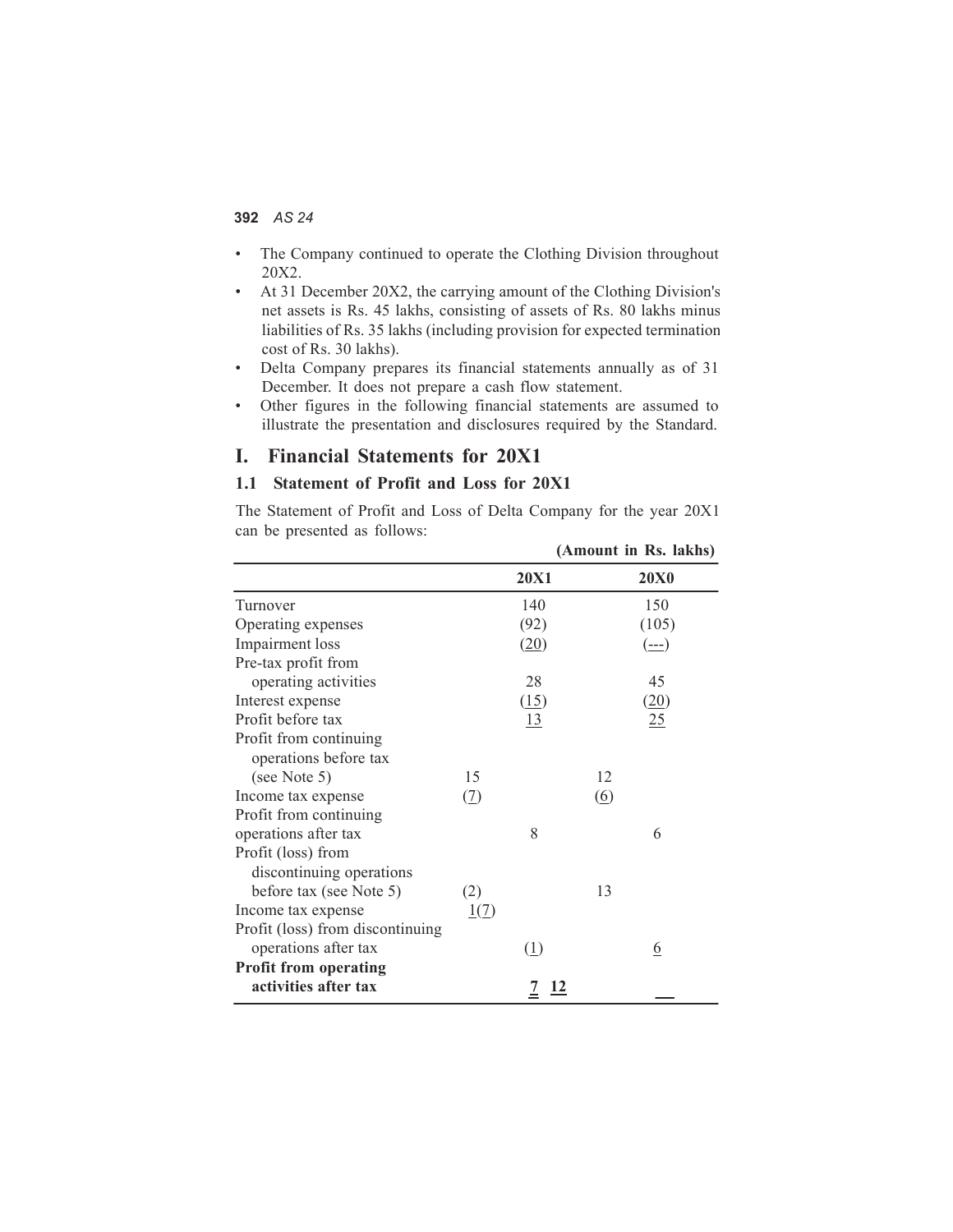#### **1.2 Note to Financial Statements for 20X1**

The following is Note 5 to Delta Company's financial statements:

On 15 November 20Xl, the Board of Directors announced a plan to dispose of Company's Clothing Division, which is also a separate segment as per AS 17, Segment Reporting. The disposal is consistent with the Company's long-term strategy to focus its activities in the areas of food and beverage manufacture and distribution, and to divest unrelated activities. The Company is actively seeking a buyer for the Clothing Division and hopes to complete the sale by the end of 20X2. At 31 December 20Xl, the carrying amount of the assets of the Clothing Division was Rs. 85 lakhs (previous year Rs. 120 lakhs) and its liabilities were Rs. 15 lakhs (previous year Rs. 20 lakhs). The following statement shows the revenue and expenses of continuing and discontinuing operations:

|                                                         |                                                                               |                              | (АШОИНС III INS. 18КНУ)                                     |             |              |             |  |  |
|---------------------------------------------------------|-------------------------------------------------------------------------------|------------------------------|-------------------------------------------------------------|-------------|--------------|-------------|--|--|
|                                                         | Continuing<br><b>Operations</b><br>(Food and<br><b>Beverage</b><br>Divisions) |                              | <b>Discontinuing</b><br>Operation<br>(Clothing<br>Division) |             | <b>Total</b> |             |  |  |
|                                                         | <b>20X1</b>                                                                   | <b>20X0</b>                  | <b>20X1</b>                                                 | <b>20X0</b> | <b>20X1</b>  | <b>20X0</b> |  |  |
| Turnover                                                | 90                                                                            | 80                           | 50                                                          | 70          | 140          | 150         |  |  |
| <b>Operating Expenses</b>                               | (65)                                                                          | (60)                         | (27)                                                        | (45)        | (92)         | (105)       |  |  |
| <b>Impairment Loss</b>                                  |                                                                               |                              | (20)                                                        | (---)       | (20)         | $(--1)$     |  |  |
| Pre-tax profit from<br>operating activities             | 25                                                                            | 20                           | 3                                                           | 25          | 28           | 45          |  |  |
| Interest expense                                        | (10)                                                                          | $\left(\underline{8}\right)$ | $\left( \underline{5} \right)$                              | (12)        | (15)         | (20)        |  |  |
| Profit (loss) before tax                                | 15                                                                            | 12                           | (2)                                                         | 13          | 13           | 25          |  |  |
| Income tax expense                                      | (7)                                                                           | <u>(6)</u>                   | 1(7)                                                        |             | <u>(6)</u>   | (13)        |  |  |
| Profit (loss) from<br>operating activities<br>after tax | 8                                                                             | 6                            | (1)                                                         | 6           | 7            | 12          |  |  |

**(Amount in Rs. lakhs)**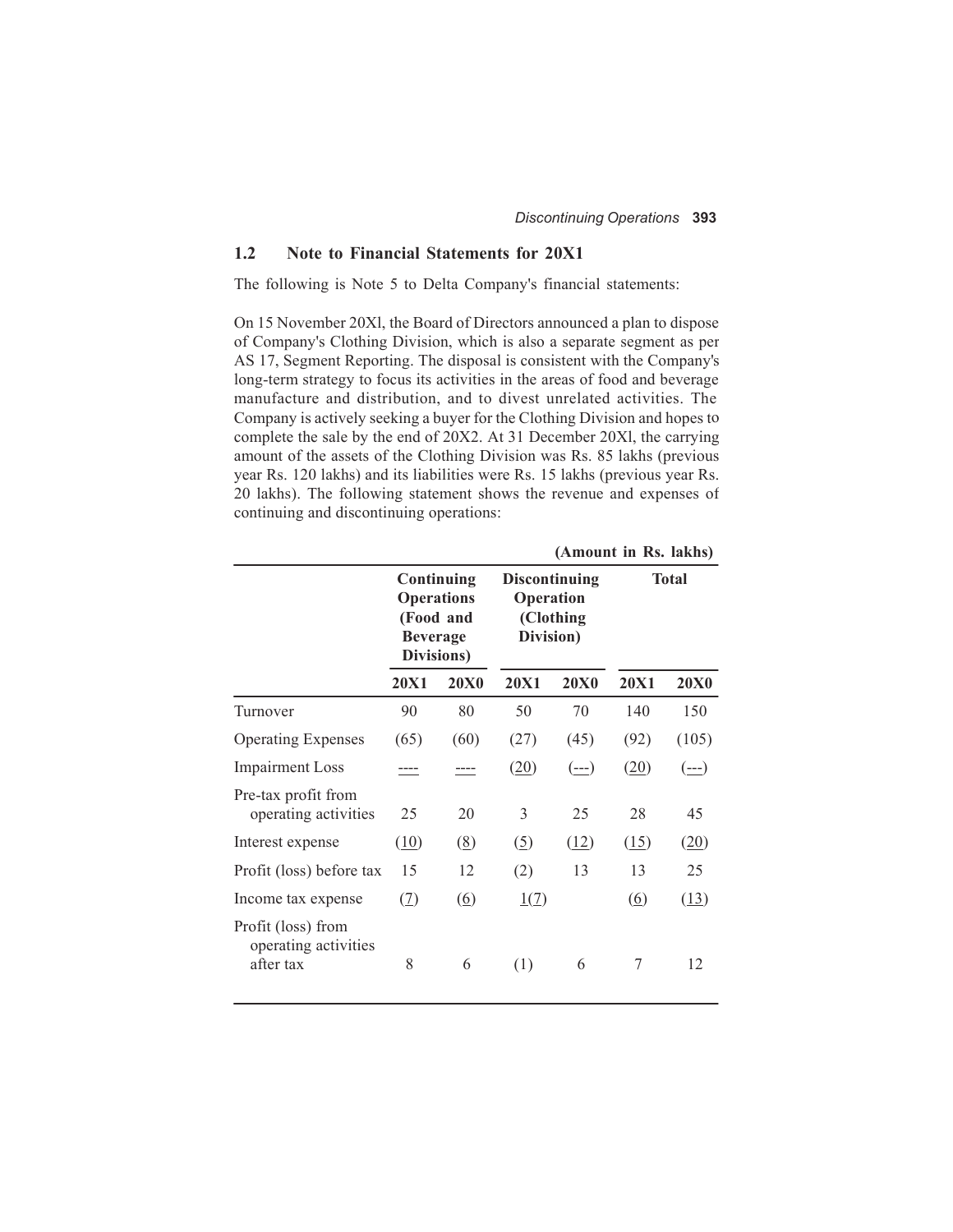## **II. Financial Statements for 20X2**

## **2.1 Statement of Profit and Loss for 20X2**

The Statement of Profit and Loss of Delta Company for the year 20X2 can be presented as follows:

|                                                                  |                   |             | (Amount in Rs. lakhs) |
|------------------------------------------------------------------|-------------------|-------------|-----------------------|
|                                                                  |                   | <b>20X2</b> | <b>20X1</b>           |
| Turnover                                                         |                   | 140         | 140                   |
| Operating expenses                                               |                   | (90)        | (92)                  |
| Impairment loss                                                  |                   | (10)        | (20)                  |
| Provision for employee<br>termination benefits                   |                   | (30)        | $\equiv$              |
| Pre-tax profit from<br>operating activities                      |                   | 10          | 28                    |
| Interest expense                                                 |                   | (25)        | (15)                  |
| Profit (loss) before tax                                         |                   | (15)        | <u>13</u>             |
| Profit from continuing<br>operations before tax<br>(see Note 5)  | 20                |             | 15                    |
| Income tax expense                                               | $\left( 6\right)$ |             | (2)                   |
| Profit from continuing<br>operations after tax                   |                   | 14          | 8                     |
| Loss from discontinuing<br>operations before tax<br>(see Note 5) | (35)              |             | (2)                   |
| Income tax expense                                               | 10                |             | $\overline{1}$        |
| Loss from discontinuing<br>operations after tax                  |                   | (25)        | (1)                   |
| Profit (loss) from operating<br>activities after tax             |                   | (11)        | $\overline{1}$        |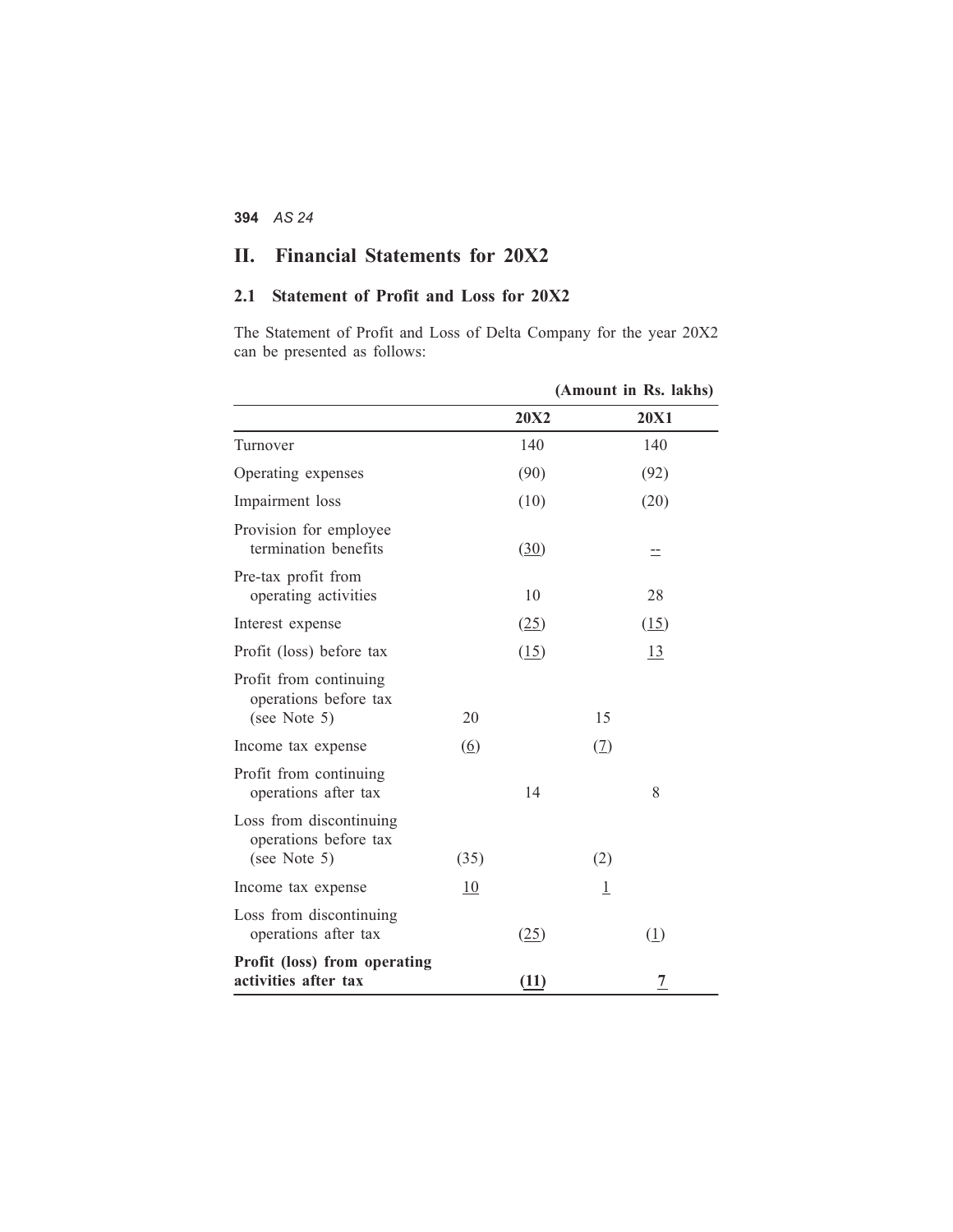#### **2.2 Note to Financial Statements for 20X2**

The following is Note 5 to Delta Company's financial statements:

On 15 November 20Xl, the Board of Directors had announced a plan to dispose of Company's Clothing Division, which is also a separate segment as per AS 17, Segment Reporting. The disposal is consistent with the Company's long-term strategy to focus its activities in the areas of food and beverage manufacture and distribution, and to divest unrelated activities. On 30 September 20X2, the Company signed a contract to sell the Clothing Division to Z Corporation for Rs. 60 lakhs.

Clothing Division's assets are written down by Rs. 10 lakhs (previous year Rs. 20 lakhs) before income tax saving of Rs. 3 lakhs (previous year Rs. 6 lakhs) to their recoverable amount.

The Company has recognised provision for termination benefits of Rs. 30 lakhs (previous year Rs. nil) before income tax saving of Rs. 9 lakhs (previous year Rs. nil) to be paid by 30 June 20X3 to certain employees of the Clothing Division whose jobs will be terminated as a result of the sale.

At 31 December 20X2, the carrying amount of assets of the Clothing Division was Rs. 80 lakhs (previous year Rs. 85 lakhs) and its liabilities were Rs. 35 lakhs (previous year Rs. 15 lakhs), including the provision for expected termination cost of Rs. 30 lakhs (previous year Rs. nil). The process of selling the Clothing Division is likely to be completed by 31 January 20X3.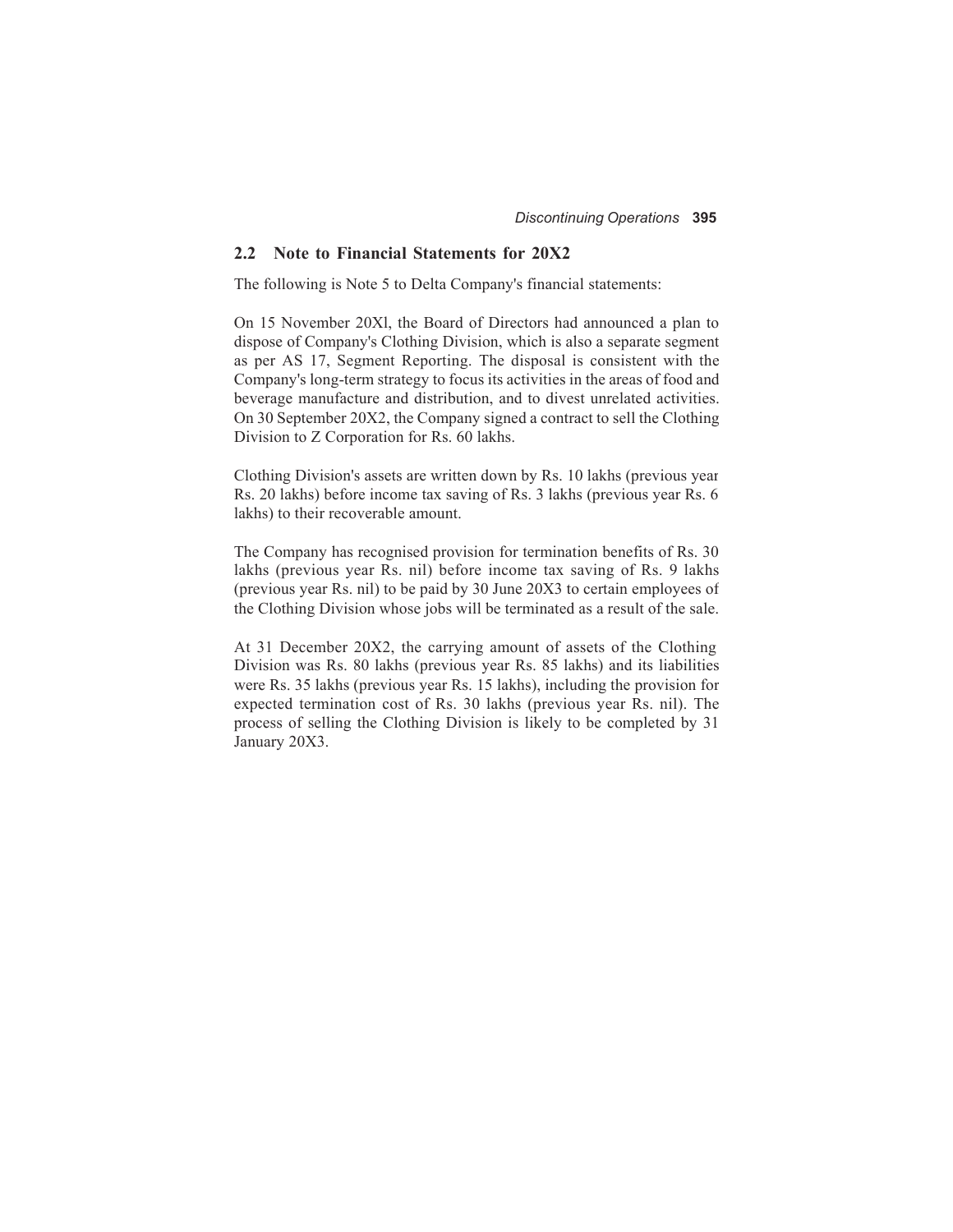The following statement shows the revenue and expenses of continuing and discontinuing operations:

|                                                         |                                                                               |             | (Amount in Rs. lakhs)                                       |                |              |             |  |  |
|---------------------------------------------------------|-------------------------------------------------------------------------------|-------------|-------------------------------------------------------------|----------------|--------------|-------------|--|--|
|                                                         | Continuing<br><b>Operations</b><br>(Food and<br><b>Beverage</b><br>Divisions) |             | <b>Discontinuing</b><br>Operation<br>(Clothing<br>Division) |                | <b>Total</b> |             |  |  |
|                                                         | <b>20X2</b>                                                                   | <b>20X1</b> | <b>20X2</b>                                                 | <b>20X1</b>    | <b>20X2</b>  | <b>20X1</b> |  |  |
| Turnover                                                | 100                                                                           | 90          | 40                                                          | 50             | 140          | 140         |  |  |
| <b>Operating Expenses</b>                               | (60)                                                                          | (65)        | (30)                                                        | (27)           | (90)         | (92)        |  |  |
| <b>Impairment Loss</b>                                  |                                                                               | ---         | (10)                                                        | (20)           | (10)         | (20)        |  |  |
| Provision for employee<br>termination                   |                                                                               |             | (30)                                                        |                | (30)         |             |  |  |
| Pre-tax profit (loss)<br>from operating<br>activities   | 40                                                                            | 25          | (30)                                                        | 3              | 10           | 28          |  |  |
| Interest expense                                        | (20)                                                                          | (10)        | (5)                                                         | (5)            | (25)         | (15)        |  |  |
| Profit (loss) before tax                                | 20                                                                            | 15          | (35)                                                        | (2)            | (15)         | 13          |  |  |
| Income tax expense                                      | $\circ$                                                                       | (7)         | 10                                                          | $\overline{1}$ | 4(6)         |             |  |  |
| Profit (loss) from<br>operating activities<br>after tax | 14                                                                            | 8           | (25)                                                        | (1)            | (11)         | 7           |  |  |

## **III. Financial Statements for 20X3**

The financial statements for 20X3, would disclose information related to discontinued operations in a manner similar to that for 20X2 including the fact of completion of discontinuance.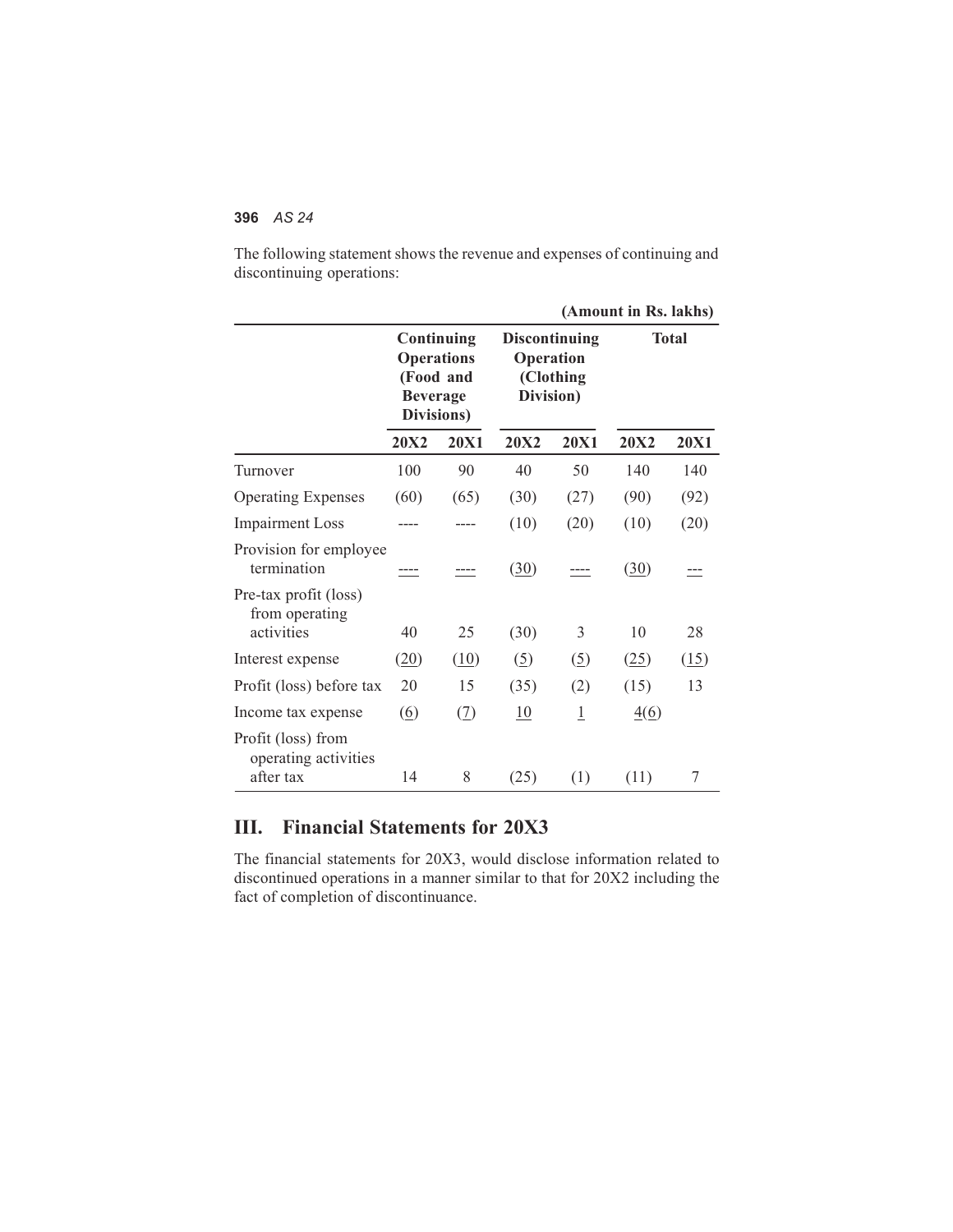# **Illustration 2**

### **Classification of Prior Period Operations**

*This illustration does not form part of the Accounting Standard. Its purpose is to illustrate the application of the Accounting Standard to assist in clarifying its meaning.*

#### **Facts**

- l. Paragraph 34 requires that comparative information for prior periods that is presented in financial statements prepared after the initial disclosure event be restated to segregate assets, liabilities, revenue, expenses, and cash flows of continuing and discontinuing operations in a manner similar to that required by paragraphs 20, 23, 26, 28, 29, 31 and 32.
- 2. Consider following facts:
	- (a) Operations A, B, C, and D were all continuing in years 1 and 2;
	- (b) Operation D is approved and announced for disposal in year 3 but actually disposed of in year 4;
	- (c) Operation B is discontinued in year 4 (approved and announced for disposal and actually disposed of) and operation E is acquired; and
	- (d) Operation F is acquired in year 5.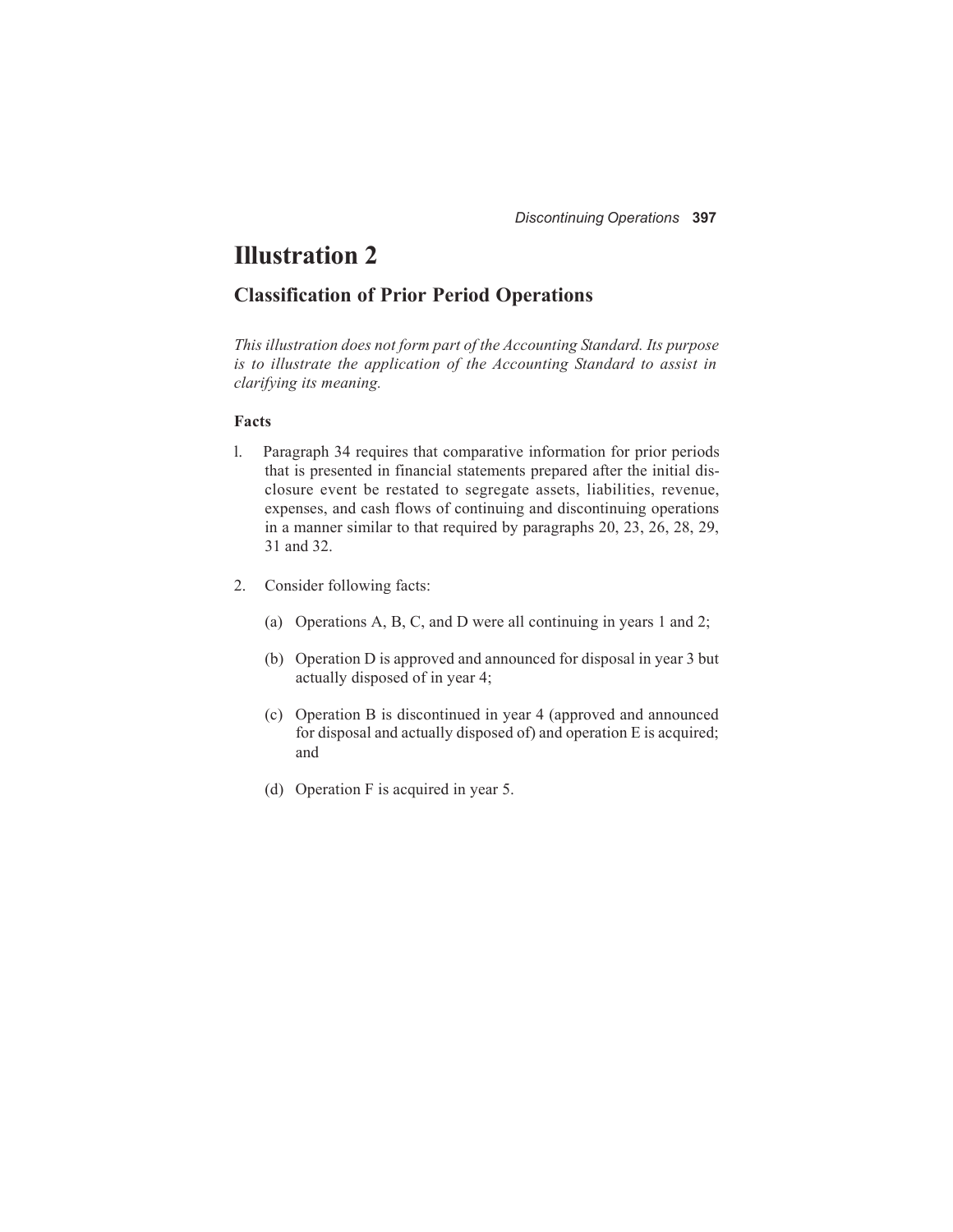3. The following table illustrates the classification of continuing and discontinuing operations in years 3 to 5:

| <b>FINANCIAL STATEMENTS FOR YEAR 3</b><br>(Approved and Published early in Year 4) |               |            |               |  |  |  |
|------------------------------------------------------------------------------------|---------------|------------|---------------|--|--|--|
| <b>Year 2 Comparatives</b><br>Year 3                                               |               |            |               |  |  |  |
| Continuing                                                                         | Discontinuing | Continuing | Discontinuing |  |  |  |
| A                                                                                  |               | A          |               |  |  |  |
| B                                                                                  |               |            |               |  |  |  |
| r.                                                                                 |               | C          |               |  |  |  |
|                                                                                    |               |            |               |  |  |  |

| <b>FINANCIAL STATEMENTS FOR YEAR 4</b><br>(Approved and Published early in Year 5) |               |                             |  |  |  |
|------------------------------------------------------------------------------------|---------------|-----------------------------|--|--|--|
| <b>Year 3 Comparatives</b><br>Year 4                                               |               |                             |  |  |  |
| Continuing                                                                         | Discontinuing | Continuing<br>Discontinuing |  |  |  |
|                                                                                    |               | A                           |  |  |  |
|                                                                                    |               |                             |  |  |  |
| C                                                                                  |               | C                           |  |  |  |
|                                                                                    |               |                             |  |  |  |
|                                                                                    |               | F                           |  |  |  |